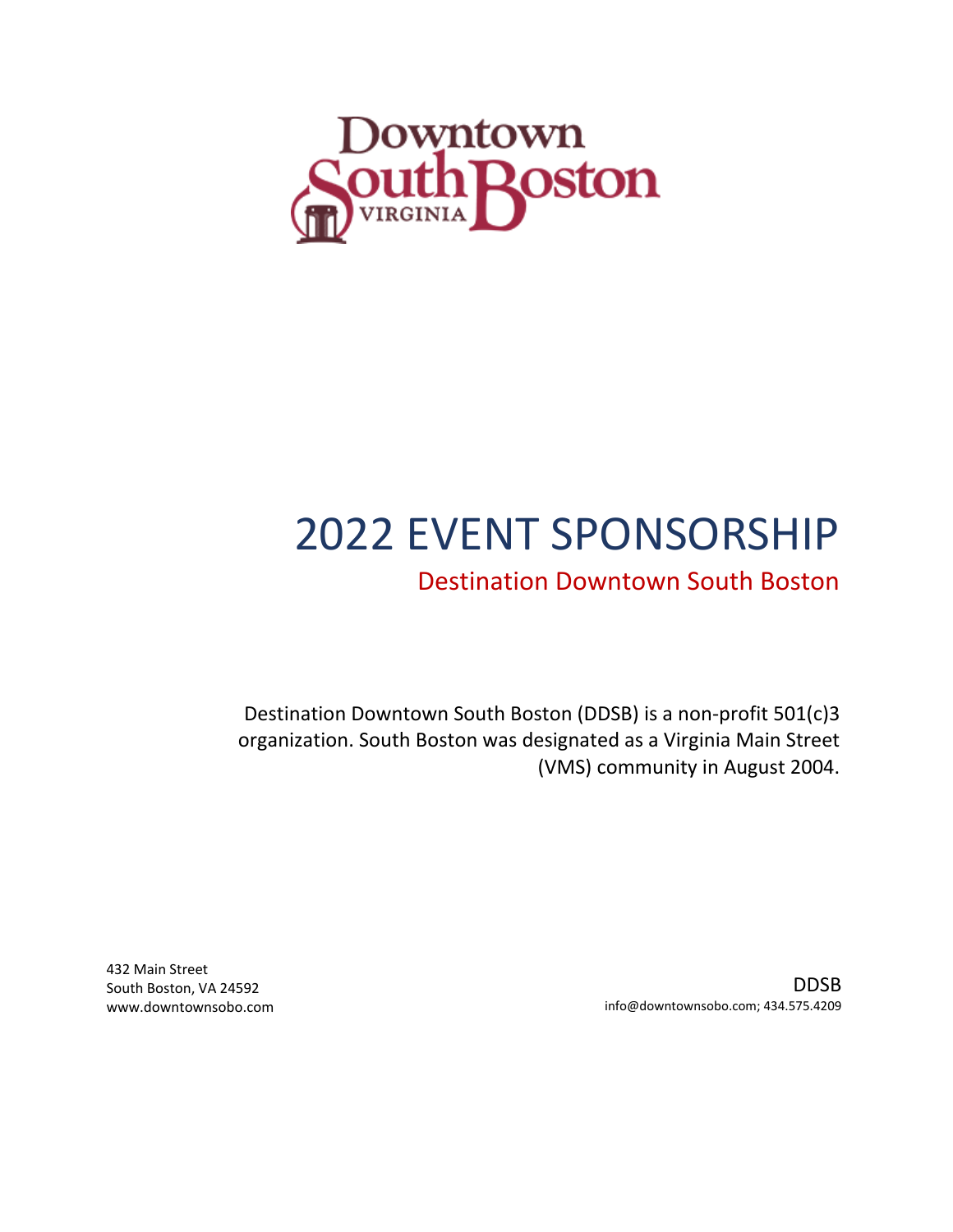# Table of Contents

| 2022 SOUTH BOSTON EVENT SPONSORSHIP PACKAGE | 3  |
|---------------------------------------------|----|
| <b>MOVIES ON MAIN</b>                       | 4  |
| <b>JULY 4TH CELEBRATION</b>                 | 5  |
| SOUTH BOSTON HARVEST FESTIVAL               | 6  |
| <b>DOWNTOWN SOUTH BOSTON CRUZ-IN</b>        |    |
| SOUTH BOSTON CHRISTMAS PARADE               | 8  |
| <b>EVENT SPONSORSHIP PLEDGE FORM</b>        | 9  |
| SPONSORSHIP PLEDGE AND PAYMENT OPTIONS      | 10 |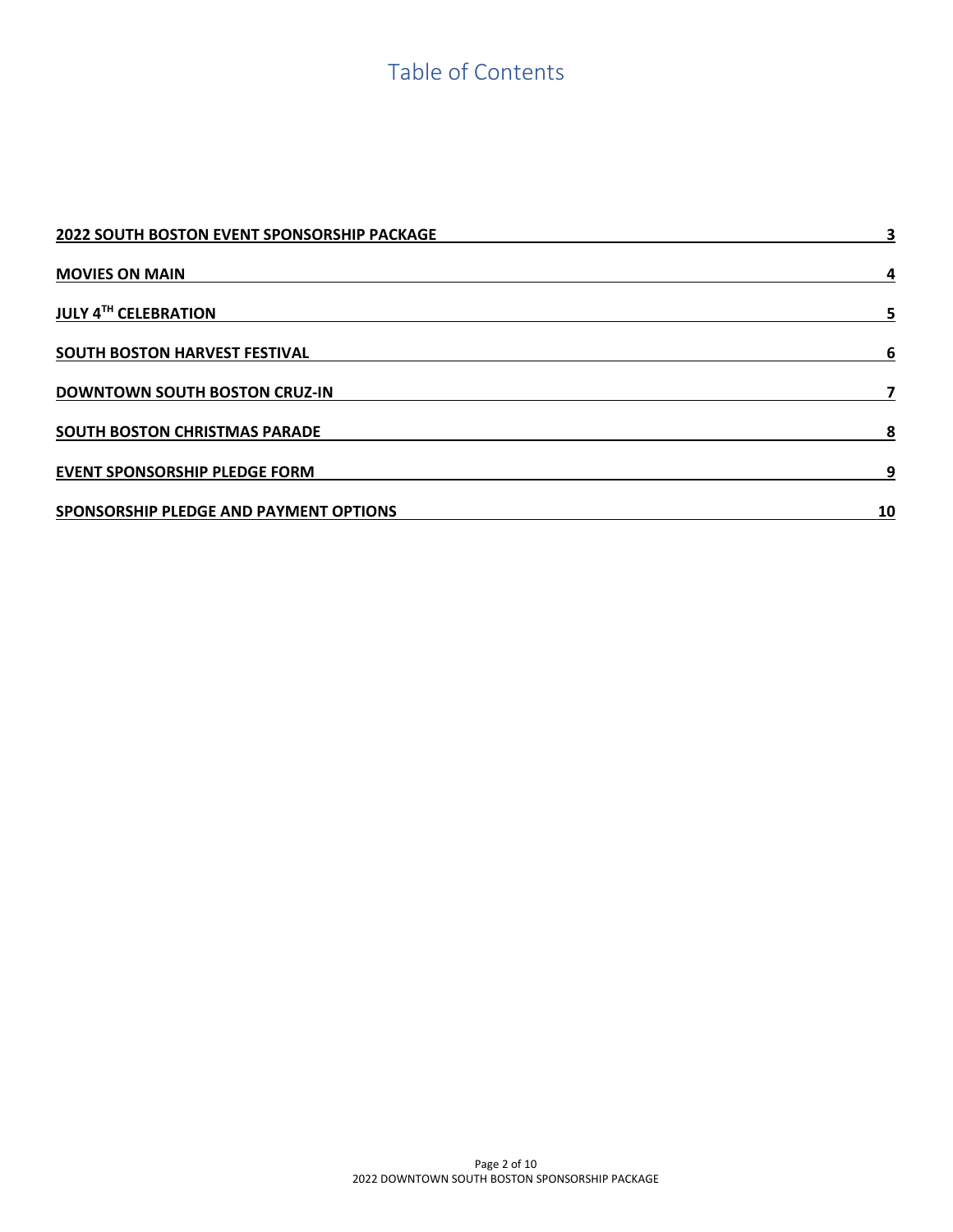

# 2022 SOUTH BOSTON EVENT SPONSORSHIP PACKAGE

<span id="page-2-0"></span>Downtown South Boston and Destination Downtown South Boston (DDSB) are excited to host events for the community this year! It's been difficult since 2020 and everyone is ready to enjoy fun, food, beverages, and entertain outdoors!

This year's theme for downtown is "Fall in Love with Downtown". We have monthly events and activities to encourage everyone to enjoy all downtown South Boston has to offer. Our local merchants and business owners are highly energized as we head into 2022 filled with hope and excitement with all of our plans for downtown. It's the perfect time to sponsor one or more of our major events and get your business name included in lots of print, social media, banners, and other exposure to thousands of people!

These events serve as DDSB's primary focus for fundraisers, and your sponsorship makes it possible for us to help carry out our mission of building a strong, thriving community. And helping people "Fall in Love with Downtown"!

We have provided a list of events for the year with a variety of sponsorship levels available. The pledge form is also included below.

We invite and welcome you to be a part of our events and a part of opening back up to our awesome community for another year of family entertainment and fun! We can also tailor a package to suit your specific needs if you are interested in something different, so please give us a call to discuss!

Again, thank you for your support of Downtown South Boston and our awesome community!

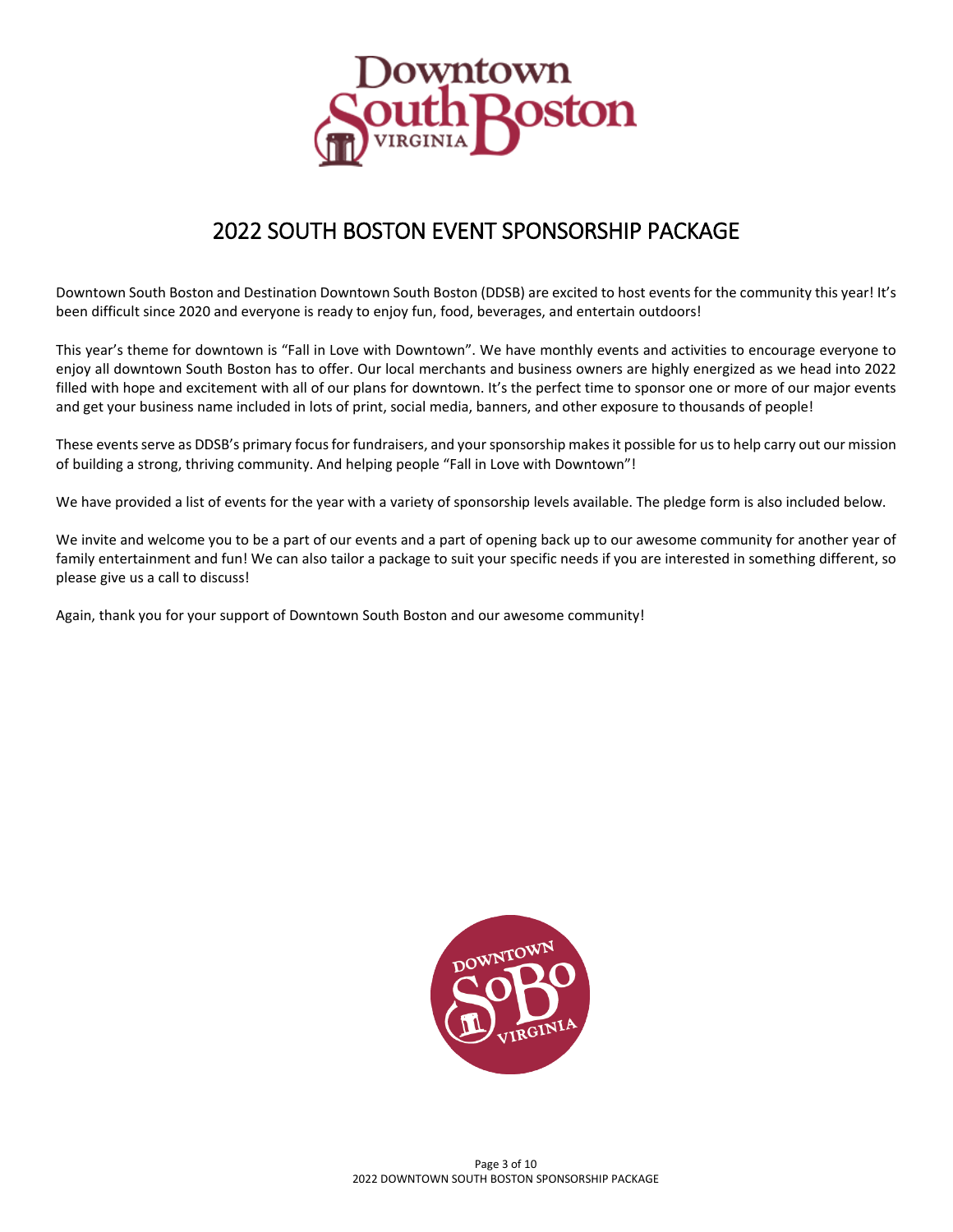

### MOVIES ON MAIN

<span id="page-3-0"></span>2022 marks the 10<sup>th</sup> anniversary of Movies on Main! Two Movies on Main events will be held in Constitution Square in May and September. Thanks to our generous sponsors, we are able to provide FREE family movies to the community. The first nine years were a success and our  $10^{th}$  year will be spectacular!

To keep the event free to the public, we rely on sponsorships to help pay for the expense of advertising, movie license, sound, and public restrooms.

#### **TITLE SPONSORS: \$300+**

- **Business name/logo in newspaper/radio advertising**
- **Photo press release as sponsor**
- Prominent social media recognition
- Business name/logo on flyers for the events
- **Business name/logo on DDSB website with link to company site**

#### **SILVER SCREEN SPONSORS: \$200+**

- **Photo press release as sponsor**
- **Prominent social media recognition**
- Business name/logo on flyers for the events
- Business name/logo on DDSB website with link to company site

#### **CINEMA SPONSORS: \$100+**

- **Prominent social media recognition**
- **Business name/logo on flyers for the events**
- **Business name/logo on DDSB website with link to company site**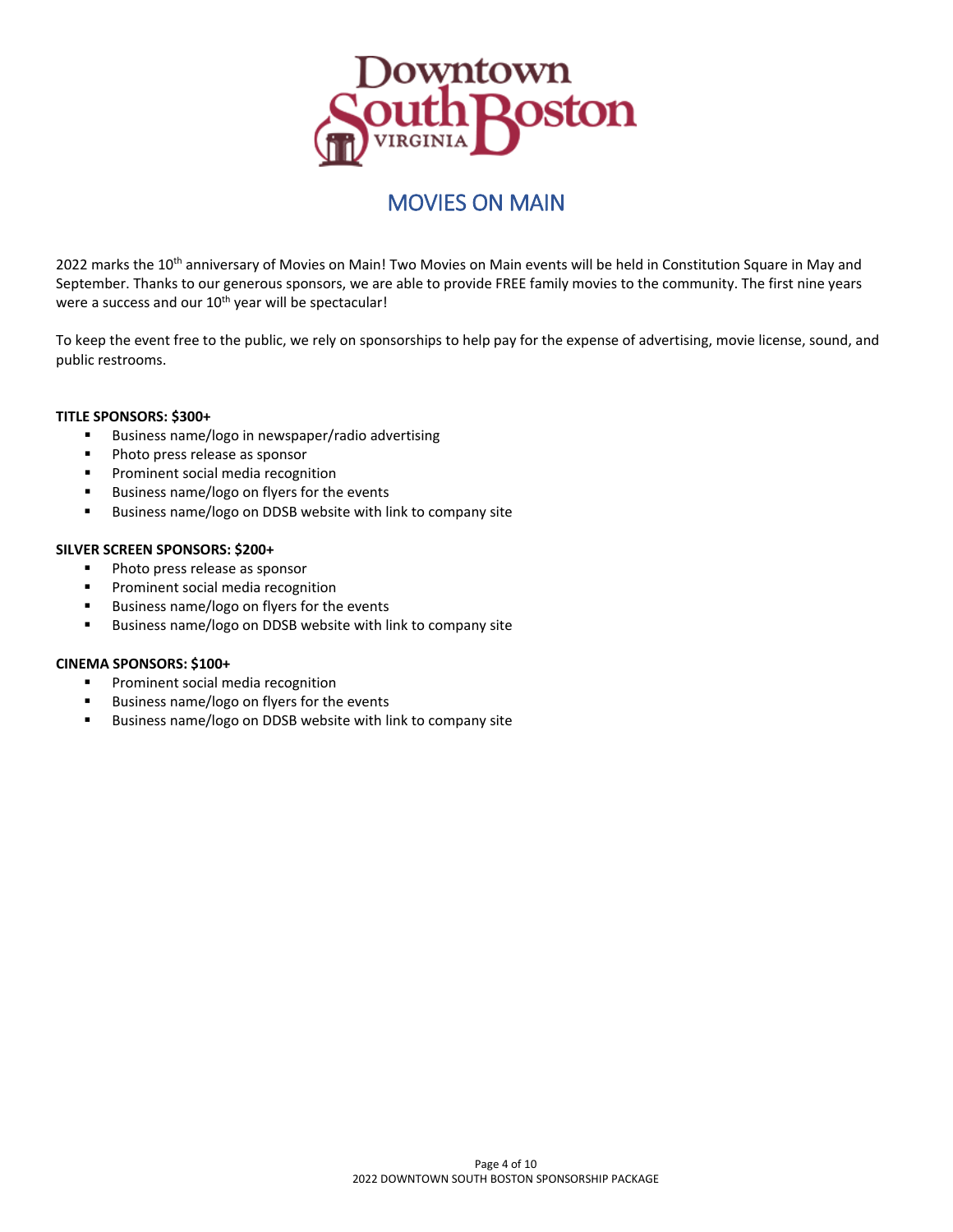

### JULY 4TH CELEBRATION

<span id="page-4-0"></span>Destination Downtown South Boston, in cooperation with Town of South Boston, sponsors our July 4<sup>th</sup> celebration! It's great family fun and entertainment as we celebrate the birth of our nation! The celebration takes place at Constitution Square with plenty of music, food, face painting, bounce houses, magicians, and much more. And don't miss the grand finale with fireworks at 9:30pm in the Square!

Sponsorship is a great way to get your company/business to show community support and help provide more entertainment for all of Halifax County and beyond. In addition to community support and goodwill, companies/businesses and organizations receive the following sponsorship benefits:



- Business name co-branded on event everywhere it is presented (all marketing, web, banners)
- Prominent social media
- Title sponsorship recognition from announcers in the Square and prior to the fireworks
- "Presented By" banner on display in Constitution Square (banner provided by sponsor business/company)
- Business name mention in radio advertising and business logo/name in newspaper advertising
- Photo press release as Title sponsor
- Business logo/name on all posters printed for event
- Business logo/name on DDSB website with a link to company website
- 8 food vouchers

#### **STARS & STRIPES SPONSORS: \$750+**

- 6 food vouchers
- Banner on display in Constitution Square (banner provided by sponsor business/company)
- **Social media promotion**
- Business name mention in radio advertising and business logo/name in newspaper advertising
- Photo press release
- Business logo/name on all posters printed for event
- **Business logo/name on DDSB website with a link to company website**

#### **RED WHITE, & BLUE SPONSORS: \$500+**

- 4 food vouchers
- Banner on display in Constitution Square (banner provided by sponsor business/company)
- Social media promotion
- Photo press release
- Business logo/name on all posters printed for event
- **Business logo/name on DDSB website with a link to company website**

#### **FIRECRACKER SPONSOR: \$250+**

- 2 food vouchers
- Business logo/name on all posters printed for event
- Business logo/name on DDSB website with a link to company website

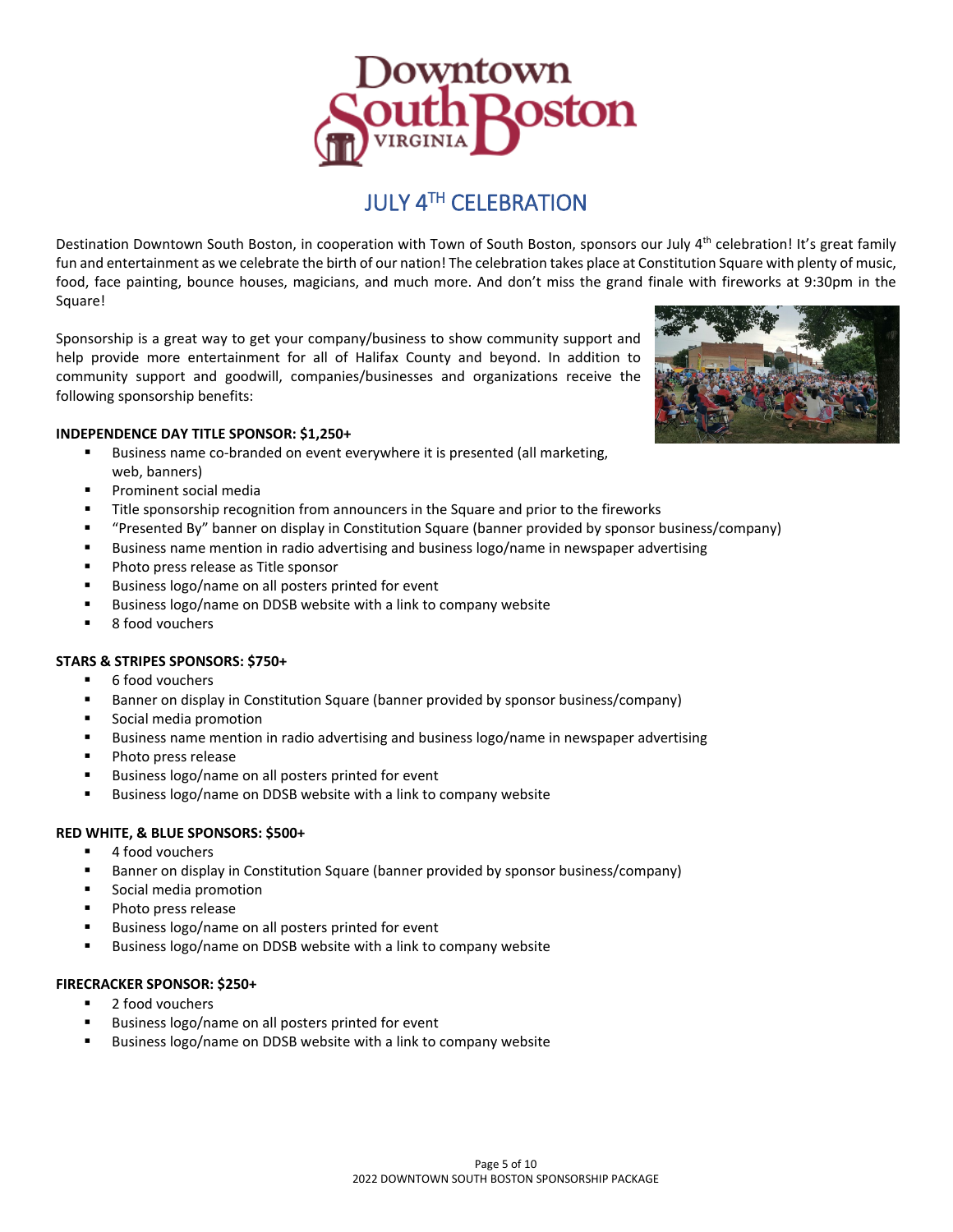

### SOUTH BOSTON HARVEST FESTIVAL

<span id="page-5-0"></span>The South Boston Harvest Festival celebrates its  $31^{st}$  anniversary on Saturday, September 24, 2022. The annual September festival has become a tradition in South Boston and draws approximately 8,000 people Downtown each year. It is a family friendly fun day with musical entertainment, pumpkin painting, balloon sculpting, crafts, scarecrow making, magicians, and a wide variety of foods and over 100 vendors. In addition, the Downtown merchants have their doors wide open to welcome the locals and visitors to our town! This community event gives companies and organizations a tremendous amount of visibility and recognition as a community supporter! Any company or business can become involved as a sponsor and receive the additional following benefits:

#### **TITLE SPONSOR: \$3,000+**

- Business name in the title as the exclusive presenter of the Harvest Festival
- Reserved parking and 10 meal vouchers
- Prominent social media recognition
- Recognition throughout the event on all stages, photo press release
- Banner on site (company provides banner); free booth space
- Business name mention in radio advertising; business logo/name in newspaper advertising
- Business logo/name on DowntownSoBo.com website in a special Harvest Festival section with a link to company website

#### **HARVESTER SPONSOR: \$1,500+**

- 6 meal vouchers
- Recognition throughout the event on all stages, photo press release
- Banner on site (company provides banner); free booth space; social media promotions
- Business name mention in radio advertising; business logo/name in newspaper advertising
- Business logo/name on DowntownSoBo.com website in a special Harvest Festival section with a link to company website

#### **GROWING SPONSOR: \$1,000+**

- 4 meal vouchers
- Photo press release
- Banner on site (company provides banner); free booth space, social media promotions
- Business name mention in radio advertising; business logo/name in newspaper advertising
- Business logo/name on DowntownSoBo.com website in a special Harvest Festival section with a link to company website

#### **NURTURING SPONSOR: \$500+**

- 2 meal vouchers
- Business name mention in radio advertising; business logo/name in newspaper advertising
- Business logo/name on DowntownSoBo.com website in a special Harvest Festival section with a link to company website

#### **SEEDLING SPONSOR: \$250+**

- Business listed in publicity
- Business logo/name on DowntownSoBo.com website in a special Harvest Festival section with a link to company website

#### **PLANTING SPONSOR: \$150+**

Business logo/name on DowntownSoBo.com website in a special Harvest Festival section with a link to company website.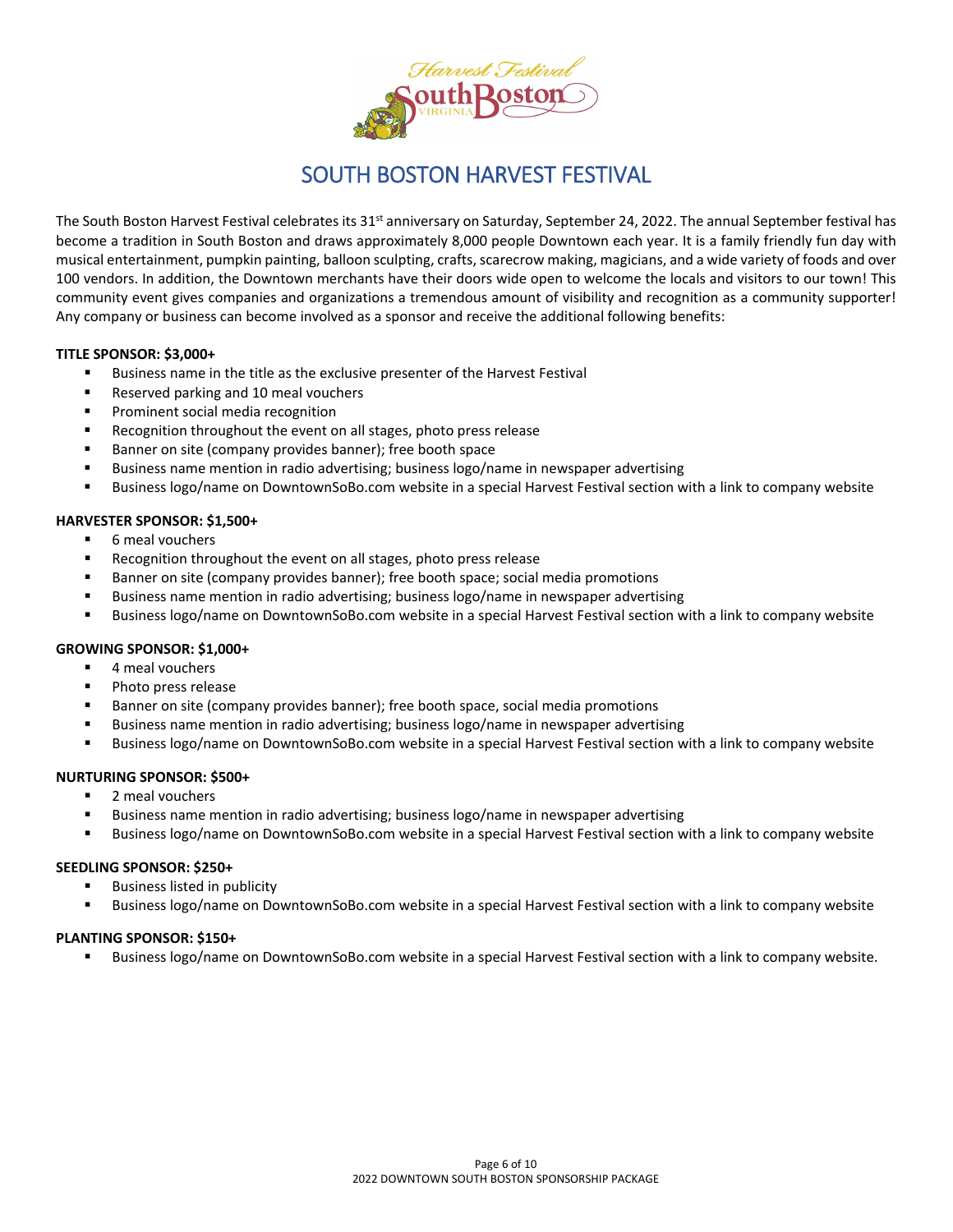

### DOWNTOWN SOUTH BOSTON CRUZ-IN

<span id="page-6-0"></span>The Downtown South Boston Cruz-in will be held in October (date TBD). Our previous Cruz-ins were a huge success. We were blown away when 250 cars cruised into downtown South Boston! We can't wait for this year's event and would like to thank our generous sponsors. We plan to make it even bigger and better this year.

We use sponsorships to help pay for dash plaques, advertising, printing, sound and public restrooms.

#### **CLASSIC SPONSOR: \$500+**

- **Business name/logo in newspaper and radio advertising**
- **Title Sponsor recognition at event**
- **Registration Table display marketing opportunity**
- Prominent social media recognition
- **Photo press release as sponsor**
- Business logo/name on flyers for the event
- Business logo/name on DDSB website with link to company site

#### **HOT ROD SPONSOR: \$300+**

- **Social media promotions**
- **Photo press release as sponsor**
- Business name/logo on flyers for the event
- Business name/logo on DDSB website with link to company site

#### **VINTAGE SPONSOR: \$100**

- **Social media promotions**
- **Business name/logo on flyers for the event**
- Business name/logo on DDSB website with link to company site

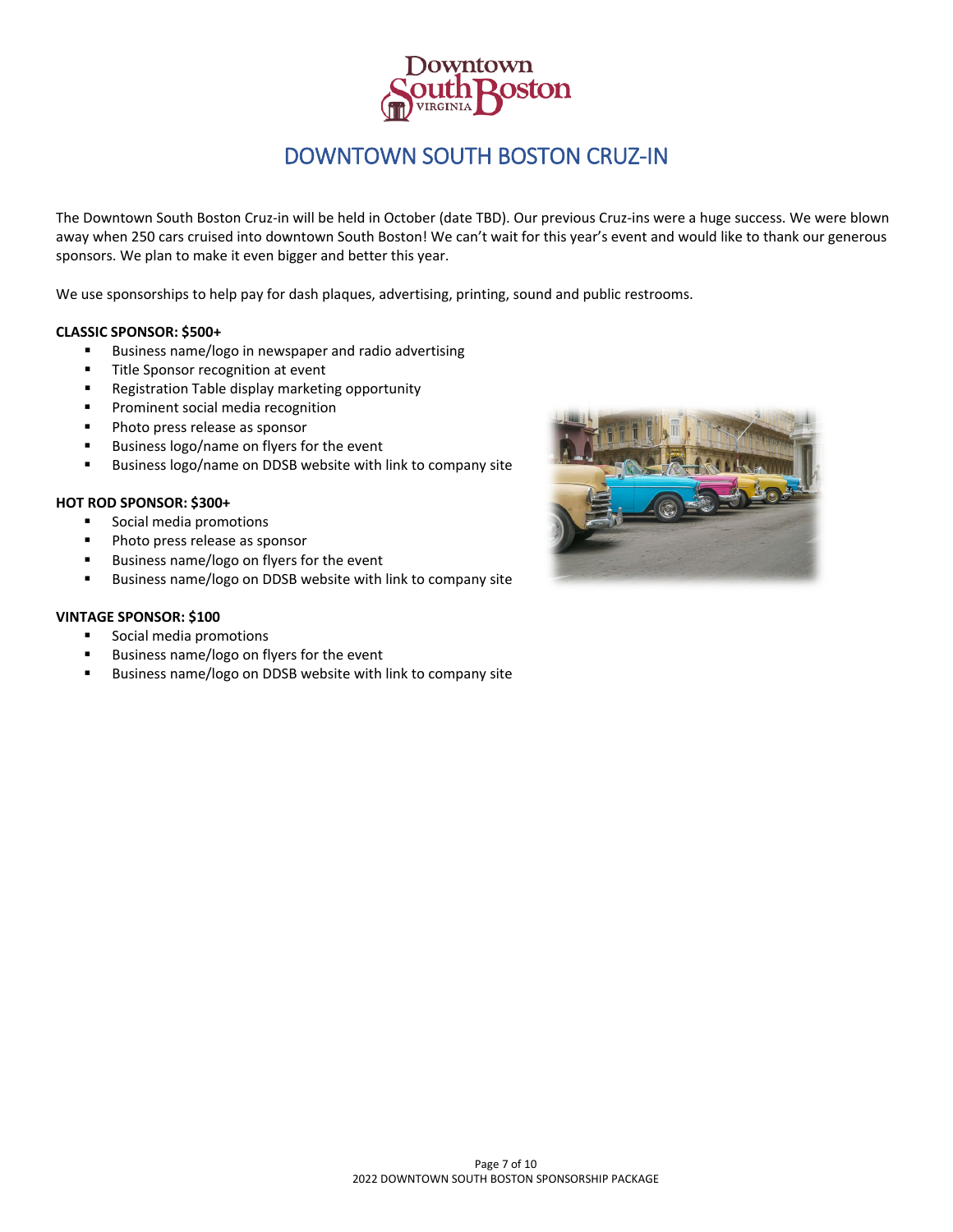

### SOUTH BOSTON CHRISTMAS PARADE

<span id="page-7-0"></span>We invite you to sponsor the 2022 South Boston Christmas Parade which will be held Saturday, December 3, 2022 at 5pm in Downtown South Boston. Sponsorships pay for bands, sound system, Santa, trophies, advertising, and porta johns. For more information about the parade, please visit [www.downtownsobo.com.](http://www.downtownsobo.com/) Becoming involved as a sponsor is a great opportunity to create community goodwill and the crowd will hear and see your company/business name as a sponsor. You can become involved as a sponsor and receive the additional benefits below:



#### **TITLE SPONSOR: \$1,000+**

- 5 passes to the VIP viewing tent that includes a premium seating area with hot beverages, cookies, hot hands, and reserved parking.
- Business name/logo on lead banner in the parade
- Business name mention in radio advertising; business logo/name in newspaper advertising
- Social media promotions
- Business name announced during the parade; business name/logo on DDSB website with link to company site
- A free parade entry

#### **GOLD BELLS SPONSOR: \$500+**

- **5** 3 passes to the VIP viewing tent that includes a premium seating area with hot beverages, cookies, hot hands, and reserved parking.
- Business name mention in radio advertising; business logo/name in newspaper advertising
- Social media promotions
- Business name announced during the parade; business name/logo on DDSB website with link to company site
- A free parade entry

#### **SILVER BELLS SPONSOR: \$300+**

- Social media promotions
- Business name announced during the parade
- Business name/logo on DDSB website with link to company site
- A free parade entry

#### **JINGLE BELLS SPONSOR: \$100+**

- Business name/logo on DDSB website with link to company site
- A free parade entry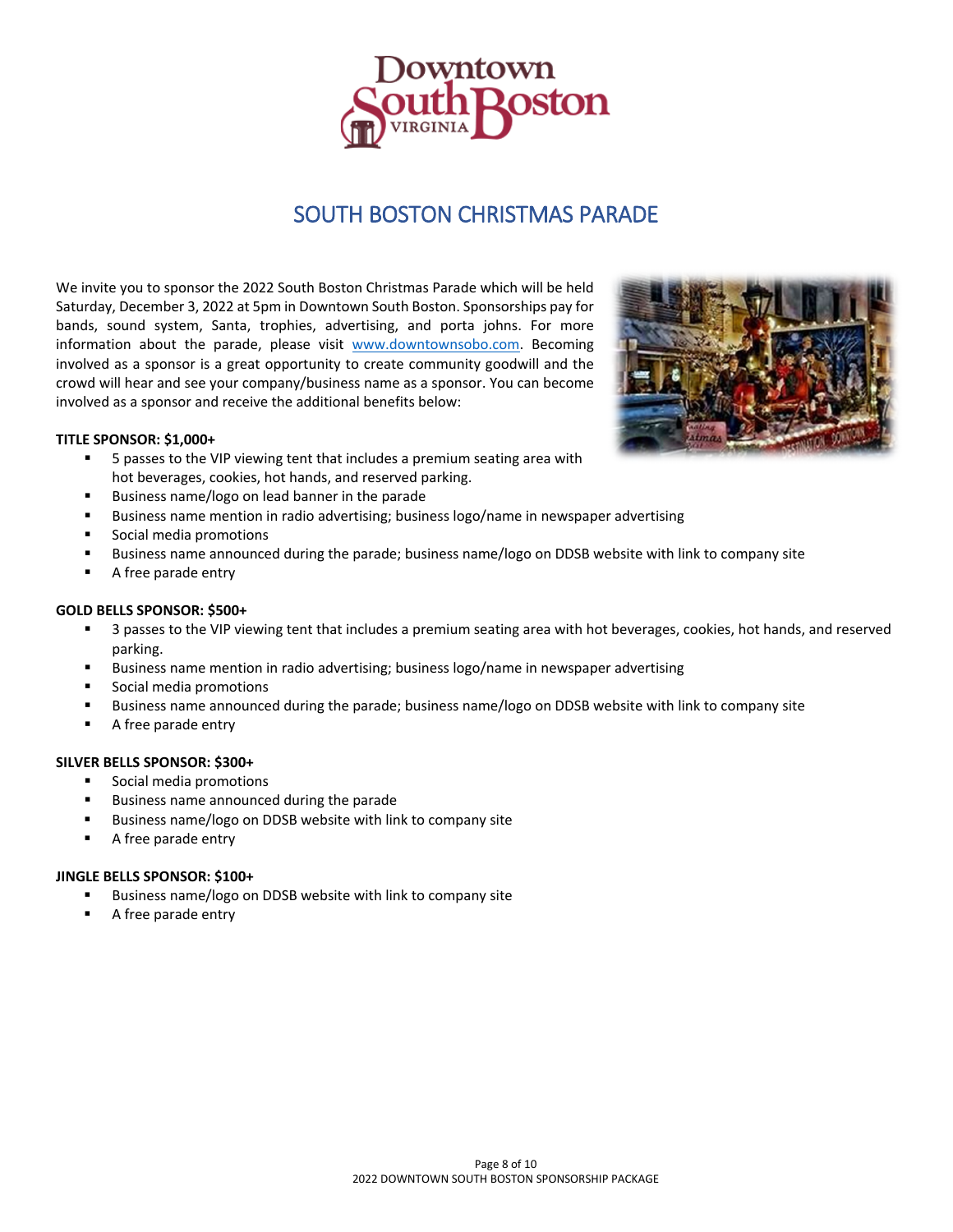

### EVENT SPONSORSHIP PLEDGE FORM

I would like to sponsor the following event(s) at the sponsorship level checked below:

#### <span id="page-8-0"></span>**MOVIES ON MAIN 10TH ANNIVERSARY – Twice annually**

Title sponsor \$300+

- Silver Screen Sponsor \$200+
- Cinema Sponsor \$100+

 $\Box$  Other amount  $\_\_$ 

#### **JULY 4TH CELEBRATION – July 4, 2022**

| Independence Day Title Sponsor \$1,250+ |
|-----------------------------------------|
| Stars & Stripes Sponsor \$750+          |
| Red, White, & Blue Sponsor \$500+       |
| Firecracker Sponsor \$250+              |
| Other amount                            |

#### **SOUTH BOSTON HARVEST FESTIVAL – September 24, 2022**

| Title sponsor \$3,000+     |
|----------------------------|
| Harvester sponsor \$1,500+ |
| Growing sponsor \$1,000+   |
| Nurturing sponsor \$500+   |
| Seedling sponsor \$250+    |
| Planting sponsor \$150+    |
| Other amount               |
|                            |

#### **DOWNTOWN SOUTH BOSTON CRUZ-IN – October (date tbd)**

| Classic sponsor \$500+ |  |
|------------------------|--|
| Hot Rod sponsor \$300+ |  |
| Vintage sponsor \$100+ |  |
| Other amount           |  |

#### **SOUTH BOSTON CHRISTMAS PARADE – December 3, 2022**

| Title Sponsor \$1,000+      |
|-----------------------------|
| Gold Bells Sponsor \$500+   |
| Silver Bells Sponsor \$300+ |
| Jingle Bells Sponsor \$100+ |
| $\Box$ Other amount         |
|                             |

#### **OTHER**

We do not wish to sponsor but would like to make a tax-deductible donation of \$